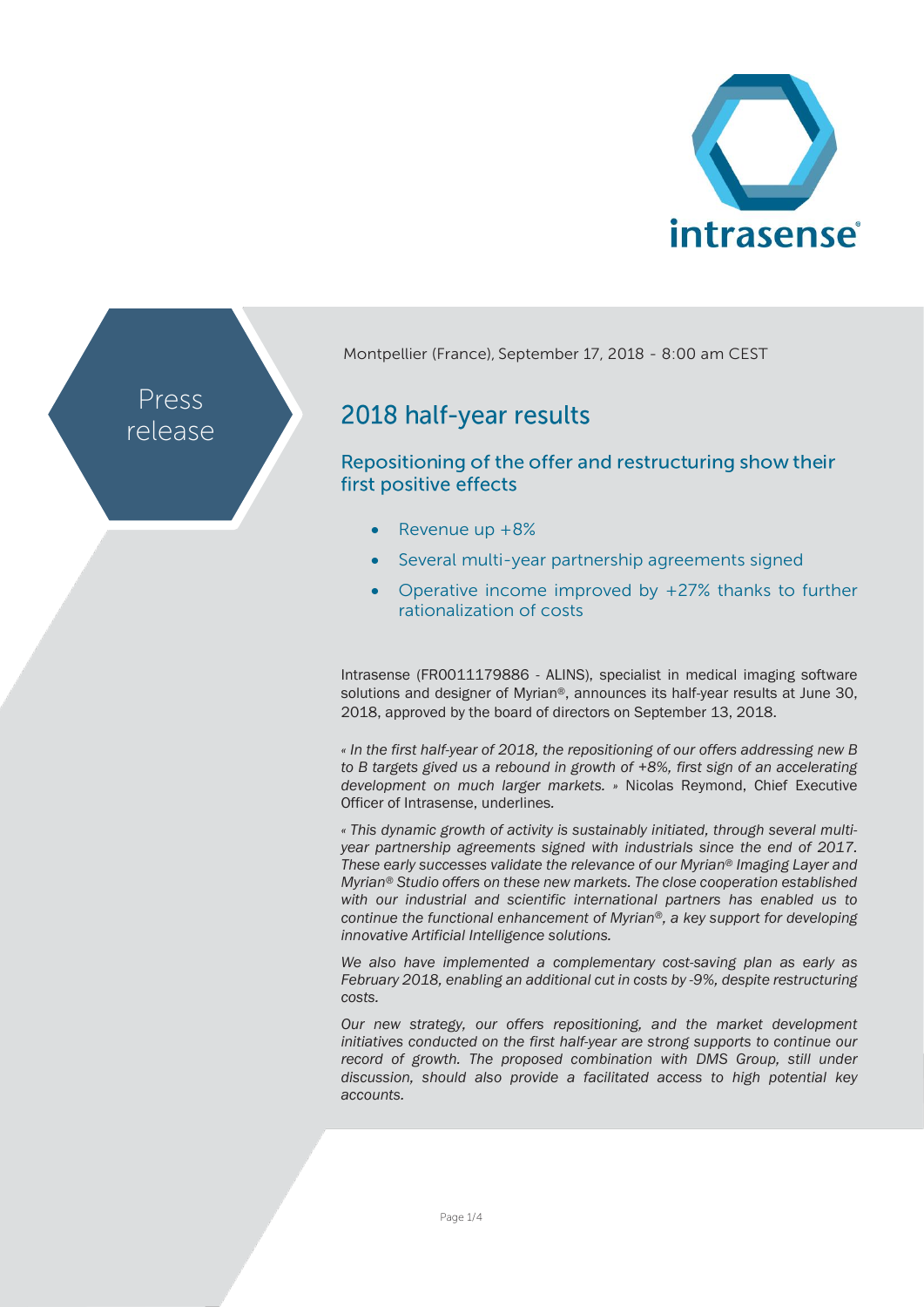

*Achieving our goals on the first half-year and with the secured cash position guaranteed by a comprehensive and transparent* funding agreement*, we are positioned for our breakeven plan. »* Nicolas Reymond concludes.

## Financial results for 2018 half-year

| In $k \in$                      | June 30<br>2018 | June 30<br>2017 | <b>Variation</b><br>% |
|---------------------------------|-----------------|-----------------|-----------------------|
| <b>Net sales</b>                | 1.277           | 1.184           | $+8%$                 |
| Operating profit                | 1.719           | 1.683           | $+2,1%$               |
| Operating costs                 | 2.481           | 2.724           | $-8,9%$               |
| <b>Operating income</b>         | $-761$          | $-1.040$        | $+26,8%$              |
| Financial income                | $-66$           | $-54$           | $-22,6%$              |
| Net recurring income before tax | $-827$          | $-1.094$        | $+24,4%$              |
| <b>Net income</b>               | $-892$          | $-879$          | $-1,4%$               |

# Income supported by key account activity and sales growth in Europe and Asia

Thanks to [the evolution](https://www.intrasense.fr/wp-content/uploads/2017/09/press-release_Strategy2017-20170928-FR.pdf) of the whole offer addressing new, larger and high-potential markets, our 2018 first half-year sales reach 1.277 k€, up +8%.

In France, historical market of European business, sales increased +33% versus 2017 first half-year and represent 42% of total sales, on a turnover of 536 k€. This good performance was driven by sales of Myrian® Imaging Layer offer, which allowed the signing of multi-year contracts projects of a regional scope (like for example in Lorraine and Vaucluse), and with Evolucare, a European leader of hospital information systems.

The international sales also grew by  $+1,6%$  on half-year, driven by the strong performance of the Asian market representing today 25% of total sales. The multiyear cooperation contracts for Myrian® Studio use, signed with MinFound Medical Systems – a leading manufacturer of medical imaging equipment in China – and with 12Sigma Technologies – Chinese-American pioneer actor of Artificial Intelligence and « deep learning » - will facilitate access to new hospitals and leading actors in China and USA.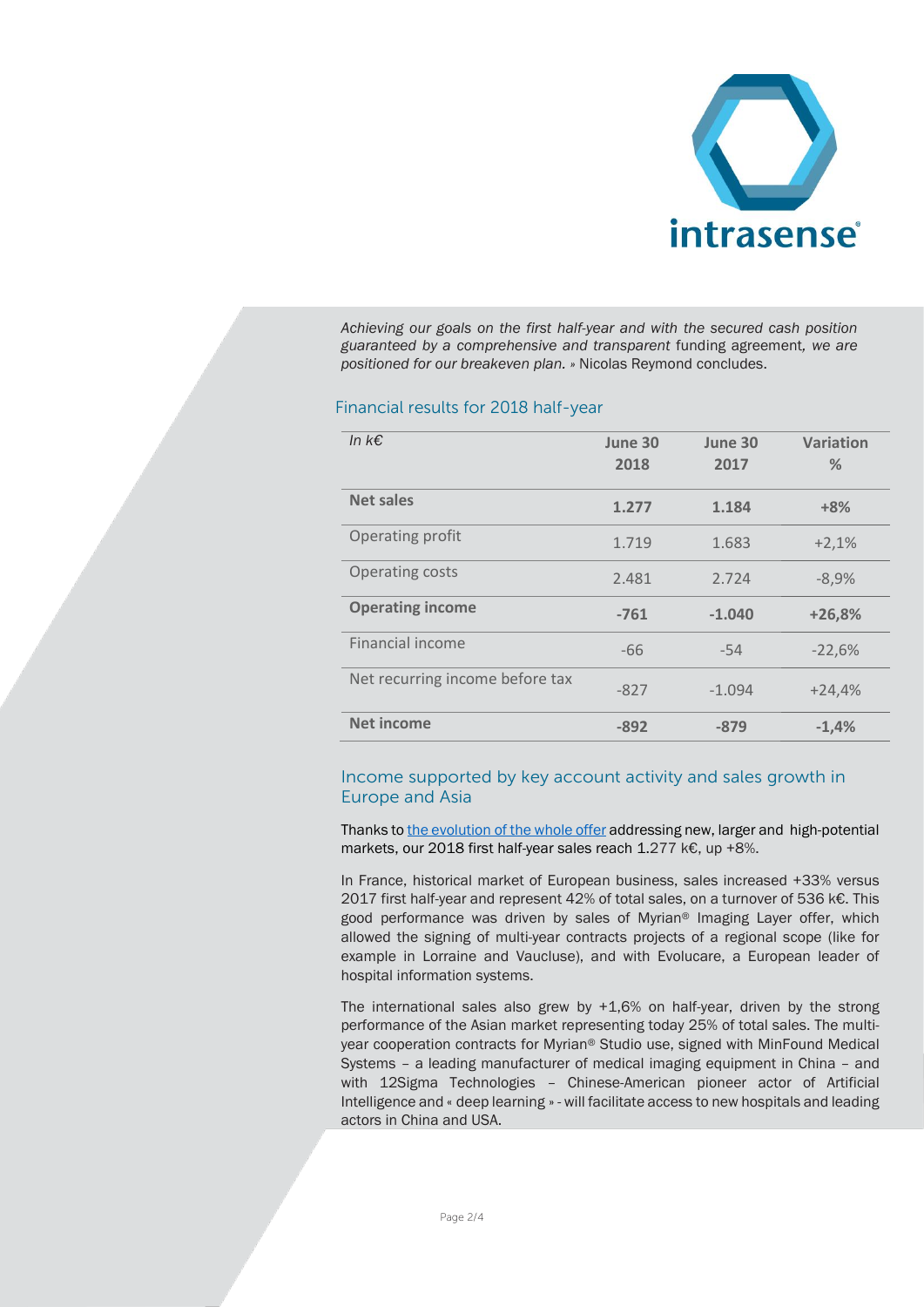

Europe, China and USA represent the three priority markets for Intrasense. To intensify its presence in USA, the company decided to strengthen its sales force in 2018, including to establish more strongly Myrian® Studio. This zone represents 11% of total sales against 8% in 2017.

The operating profits account 1.719 k€ and rose by  $+2,1\%$ : they include a part of grants received for its participation in innovative research projects of international dimension [\(HECAM,](https://www.hecam.fr/fr/) [HYPMED\)](http://www.hypmed.eu/about-hypmed).

## Operating costs reduction provided by a savings plan

To accelerate the reaching of operating result break-even, a savings plan has been decided, announced and deployed in 2018. Its impact of 180 k€ on accounts of the six months ended June 30, 2018 has been integrated in exceptional costs.

With implementation of this savings plan, operating expenses came to 2.481 k€ versus 2.724 k€ in the first half-year of 2018, and decreased by -8,9%.

Overhead costs have yet again diminished, by -19,4% (-133 k€) compared to the first half-year of 2017, as a result of economy efforts and rationalization of travel costs.

The wages and salaries item also experienced a reduction by -193 k $\epsilon$  (-13,2%) following the departure plan and the organization optimization conducted in early 2018.

The operating income was -761 k $\epsilon$  on the first half-year, with a particularly significant increase of +26,7% compared to the same period a year earlier.

Because of the reorganization of the Research and development activities, the company has a "Research Tax Credit" available amounting to 115 k€ on this first half-year against 250k€ in 2017.

After considering the financial result (-66 k€), the extraordinary result (-180 k€) and research tax credit (+115 k€), the net income remained stable by -892 k€ against -879 k€ in the first half of 2017.

This result includes the non-recurrent savings plan costs, so this situation should improve on the second half of 2018.

At June 30, 2018, available cash was 1.157 k€ against 1.128 k€ at December 31, 2017.